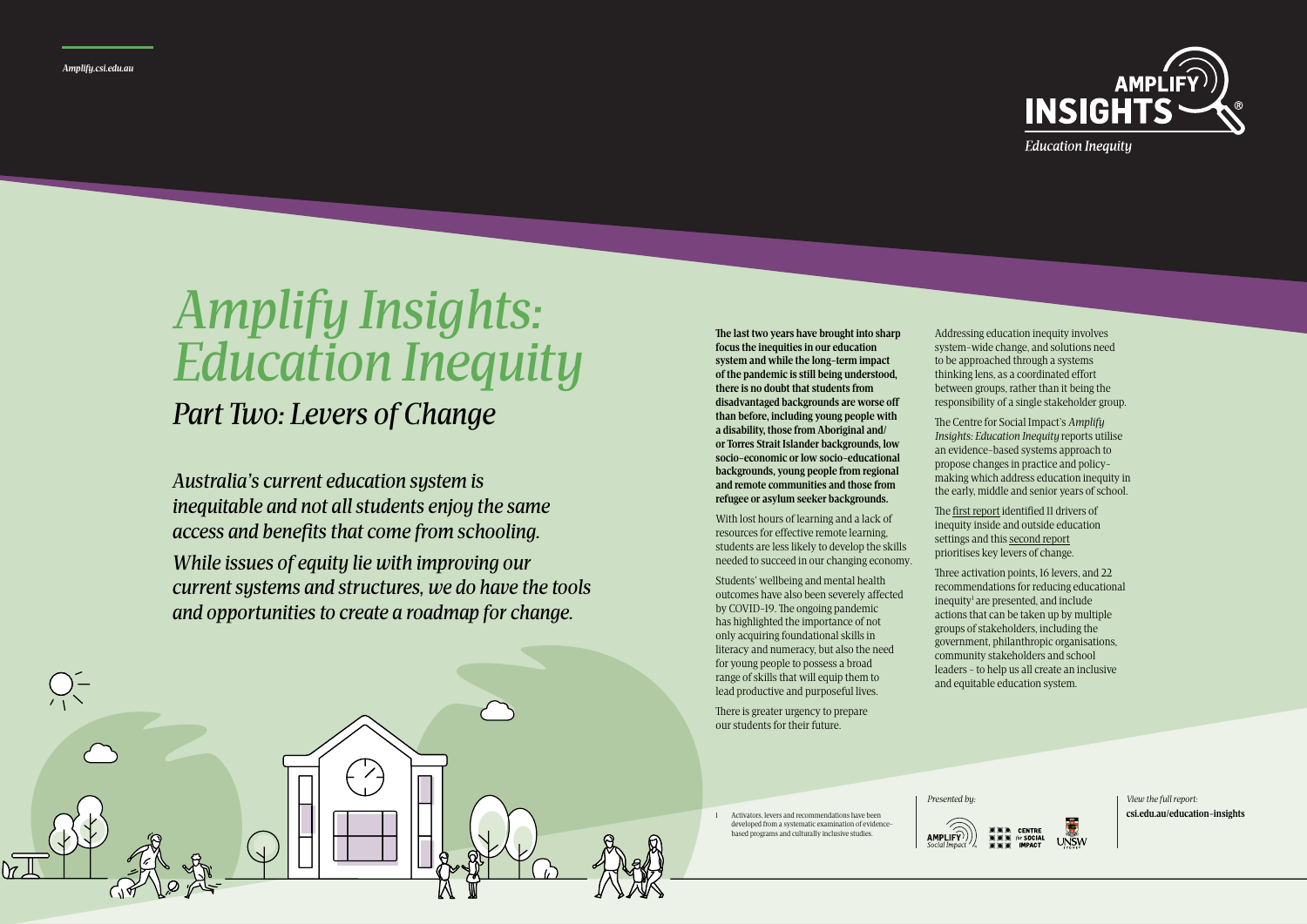*Amplify.csi.edu.au*

# *Quality early childhood education and care*

*Recommendations*

## Fund wrap-around initiatives that focus on early childhood service coordination, community embeddedness, parental



### **STAKEHOLDER GROUPS**

**Government/ philanthropic organisations**

**Early Childhood and Education Care (ECEC) service providers**

**Community stakeholders and organisations working with education providers**

**School leaders and educators**

**All stakeholders** 

**School leaders and educators; community stakeholders and organisations working with education providers**

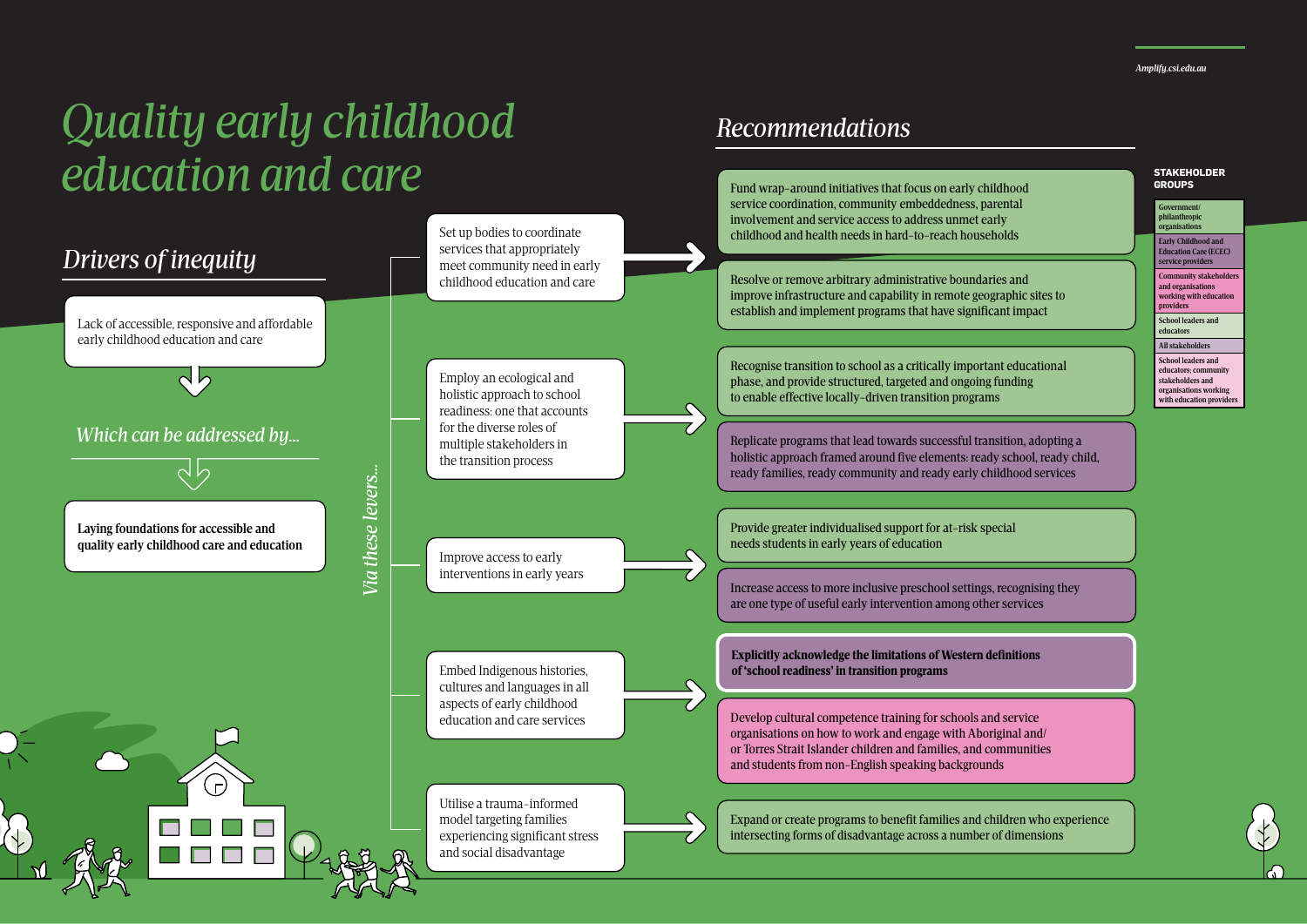*Amplify.csi.edu.au*

# *Strong partnerships*

## *Recommendations*

Develop cultural competence training for schools and service organisations on how to work and engage witih Aboriginal and/ or Torres Strait Islander children and familiies, and students and communities from non-English speaking backgrounds

Establish two-way partnerships



### **STAKEHOLDER GROUPS**

**Government/ philanthropic organisations**

**Early Childhood and Education Care (ECEC) service providers**

**Community stakeholders and organisations working with education providers**

**School leaders and educators**

**All stakeholders** 

**School leaders and educators; community stakeholders and organisations working with education providers**

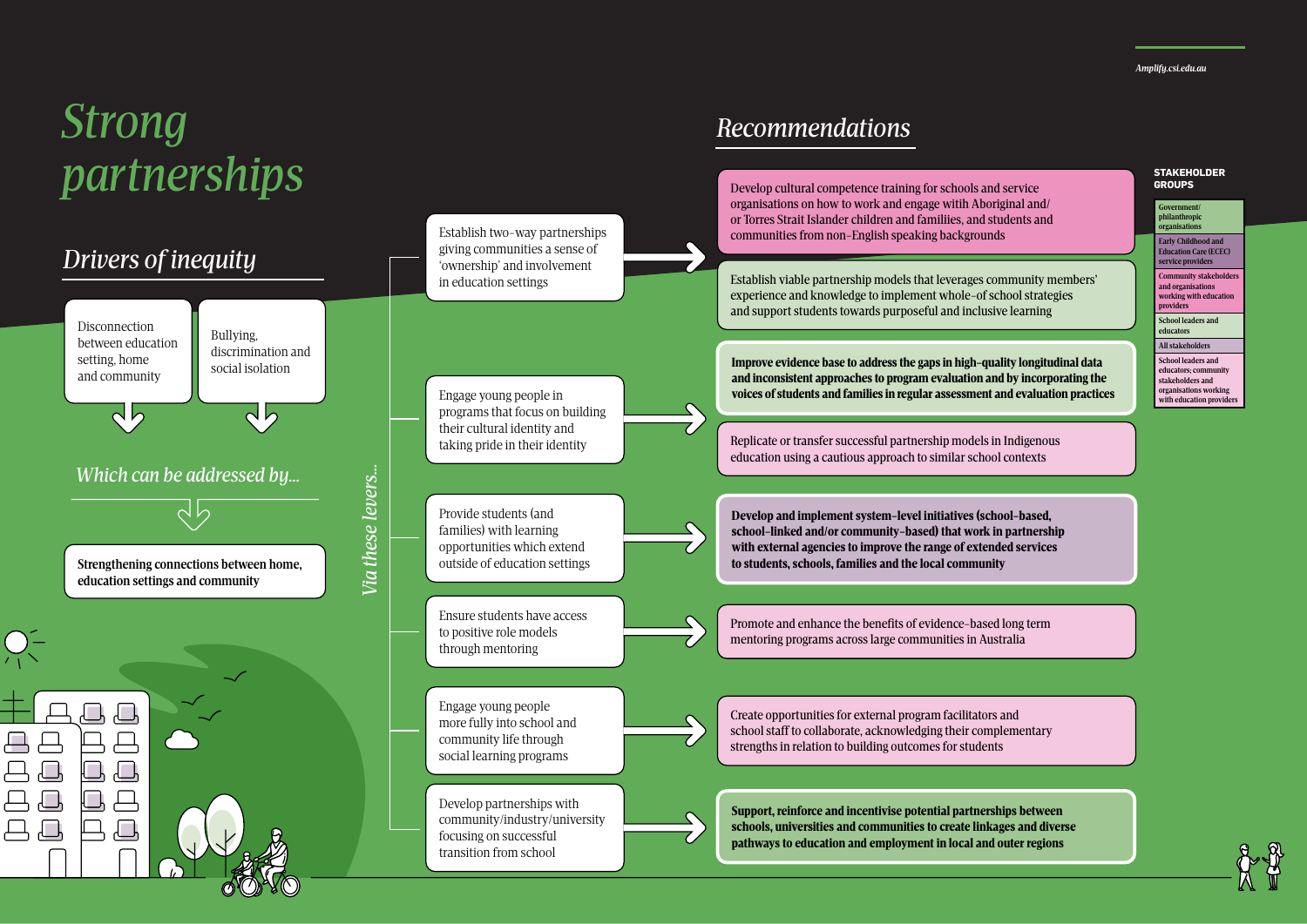*Amplify.csi.edu.au*

# *Inclusive schools*

## *Recommendations*



### **STAKEHOLDER GROUPS**

**Government/ philanthropic organisations Early Childhood and Education Care (ECEC)** 

**service providers Community stakeholders and organisations working with education providers**

**School leaders and educators**

**All stakeholders** 

**School leaders and educators; community stakeholders and organisations working with education providers**